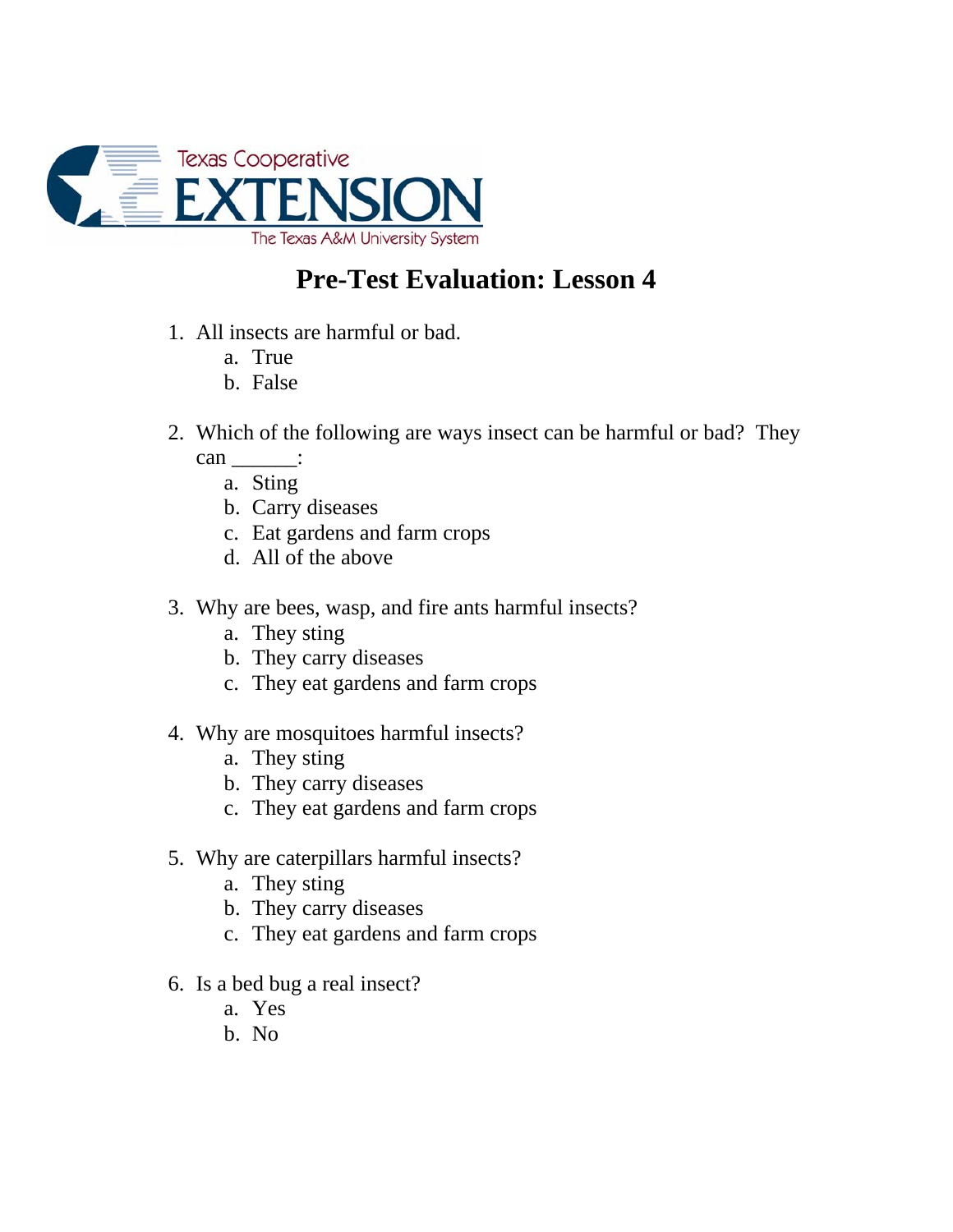

## **Post-Test Evaluation: Lesson 4**

- 1. All insects are harmful or bad.
	- a. True
	- b. False
- 2. Which of the following are ways insect can be harmful or bad? They can :
	- a. Sting
	- b. Carry diseases
	- c. Eat gardens and farm crops
	- d. All of the above
- 3. Why are bees, wasp, and fire ants harmful insects?
	- a. They sting
	- b. They carry diseases
	- c. They eat gardens and farm crops
- 4. Why are mosquitoes harmful insects?
	- a. They sting
	- b. They carry diseases
	- c. They eat gardens and farm crops
- 5. Why are caterpillars harmful insects?
	- a. They sting
	- b. They carry diseases
	- c. They eat gardens and farm crops
- 6. Is a bed bug a real insect?
	- a. Yes
	- b. No